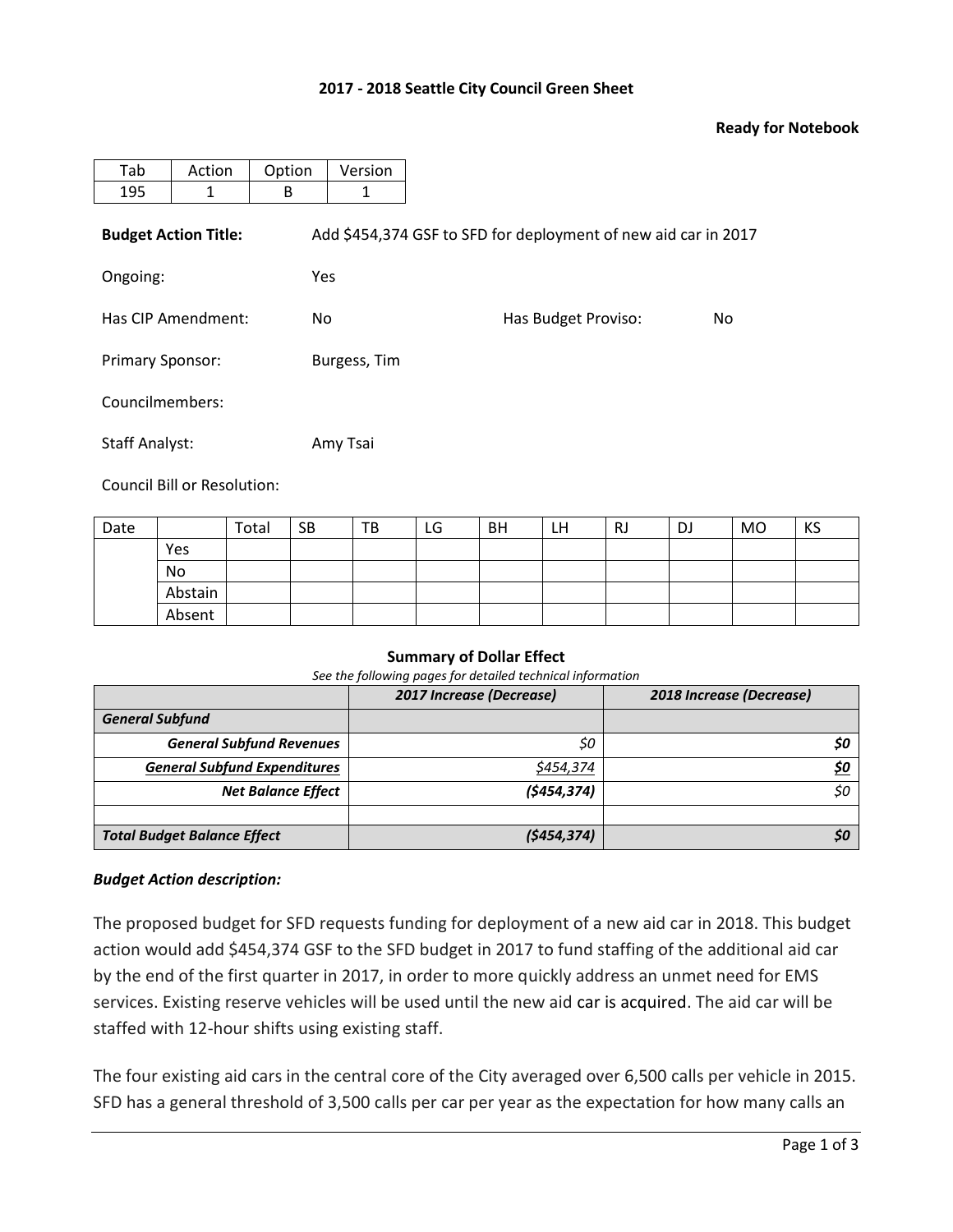| Artion | Ontion | Version |
|--------|--------|---------|
|        |        |         |

aid car can reasonably accommodate. This is an internal measure that the department uses to identify workload capacity issues. By comparison, the Washington Surveying & Rating Bureau (WSRB) has identified for fire insurance coverage purposes that 2,500 alarms per year is a reasonable workload above which additional vehicles would be needed. By bringing down the average number of calls, firefighters will have a more reasonable workload and time for other required duties such as training, maintenance, and building inspections. When more aid cars are available in a deployment area to respond to calls, there are also benefits of improved response times and less need to deploy engines and ladder trucks.